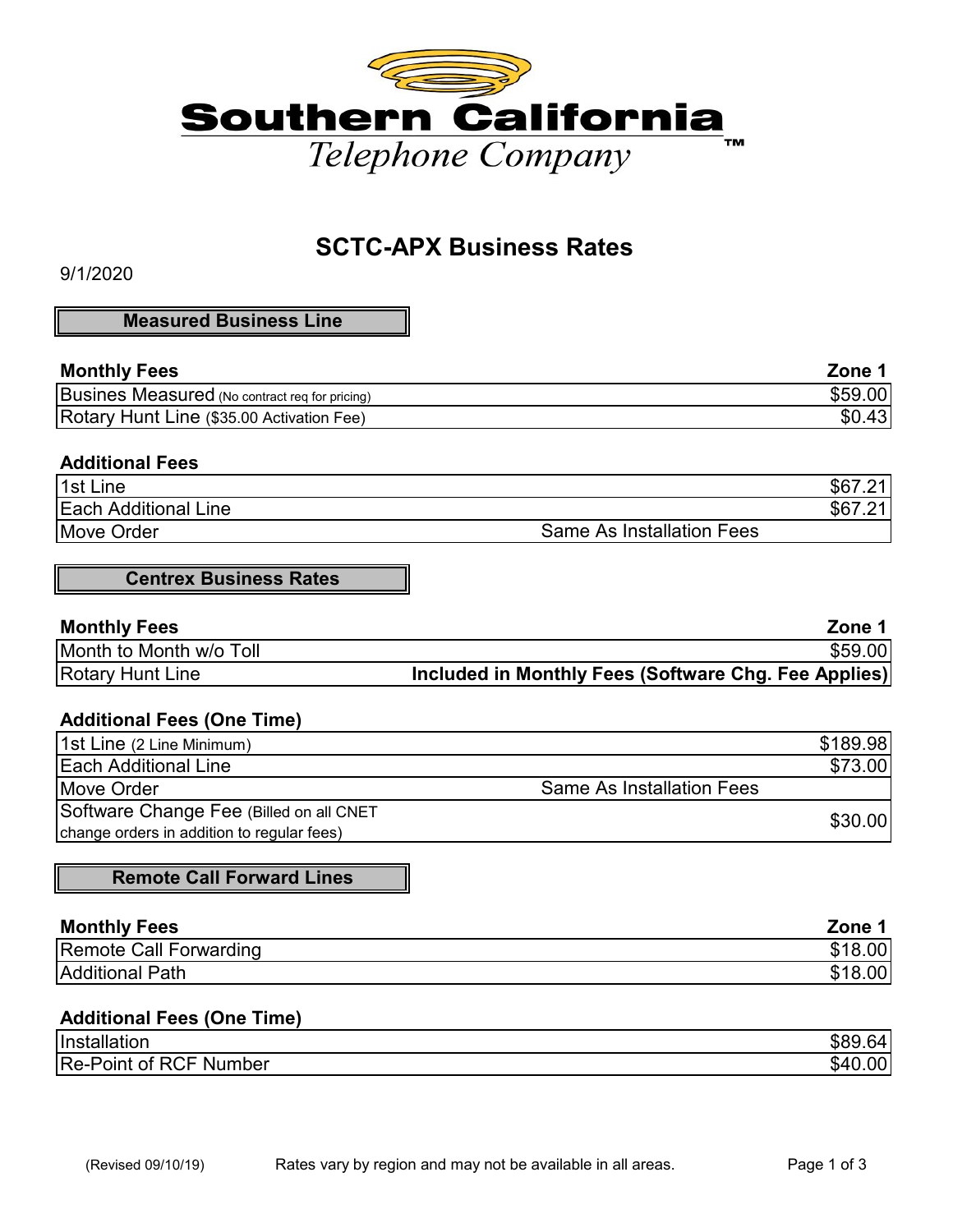## **Toll-Free Numbers**

| <b>Monthly Fees</b>                 | Zone 1  |
|-------------------------------------|---------|
| <b>Standard Toll-Free Number</b>    | \$4.95  |
| Tailored Toll-Free Number (Specific | \$35.00 |
| States/Area Code)                   |         |
| 800 National Directory Listing      | \$20.00 |

## **Additional Fees (One Time)**

| Vanity<br>Time Fee)<br>∶ (One<br>Request<br>oll-Free | \$35.00    |
|------------------------------------------------------|------------|
| Re-point                                             | 15.00      |
| oll-Free <sup>-</sup>                                | <b>415</b> |
| Number                                               | ۰D         |

**Blocks**

| <b>Available Blocks</b>                     | <b>Activation Fee</b> | Zone 1 |
|---------------------------------------------|-----------------------|--------|
| <b>Caller ID Block</b>                      | \$0.00                | \$0.00 |
| Caller ID Selective Block                   | \$0.00                | \$0.00 |
| <b>BNA Restriction (Collect Call Block)</b> | \$0.00                | \$0.00 |
| International Call Block                    | \$0.00                | \$0.00 |
| Long Distance Restriction Code              | \$0.00                | \$5.00 |

## **Fees and Surcharges**

| <b>FCC Subscriber Line Charge</b> | \$6.78(Per Line)                                                                             |
|-----------------------------------|----------------------------------------------------------------------------------------------|
| <b>FED Primary Carrier Charge</b> | \$3.95 (Per Line)                                                                            |
| <b>ILEC Service Fee</b>           | \$5.25 (Per Line)                                                                            |
| <b>Paper Bill Fee</b>             | $$1.50$ (per account)                                                                        |
|                                   | Other Fees and Surcharges as established by applicable government agencies from time to time |

## **Features**

| <b>Feature Type</b>                | Zone 1 |
|------------------------------------|--------|
| <b>Anonymous Call Block</b>        | \$5.95 |
| <b>Auto Busy Redial</b>            | \$7.12 |
| <b>Automatic Call Return</b>       | \$7.12 |
| <b>Call Waiting</b>                | \$9.49 |
| <b>Caller ID Name &amp; Number</b> | \$9.49 |
| <b>Call Screen</b>                 | \$6.65 |
| <b>Call Waiting ID</b>             | \$7.12 |
| <b>Call Tracing</b>                | \$7.12 |
| <b>Call Forwarding Variable</b>    | \$7.12 |
| <b>Call Forwarding No Answer</b>   | \$7.12 |
| <b>Call Forwarding Busy/Fixed</b>  | \$7.12 |
| Remote Access to Call Forwarding   | \$7.12 |
| Delayed Call Forwarding            | \$7.12 |
| Privacy Manager w/o Works          | \$7.60 |
| <b>Priority Ring</b>               | \$6.65 |